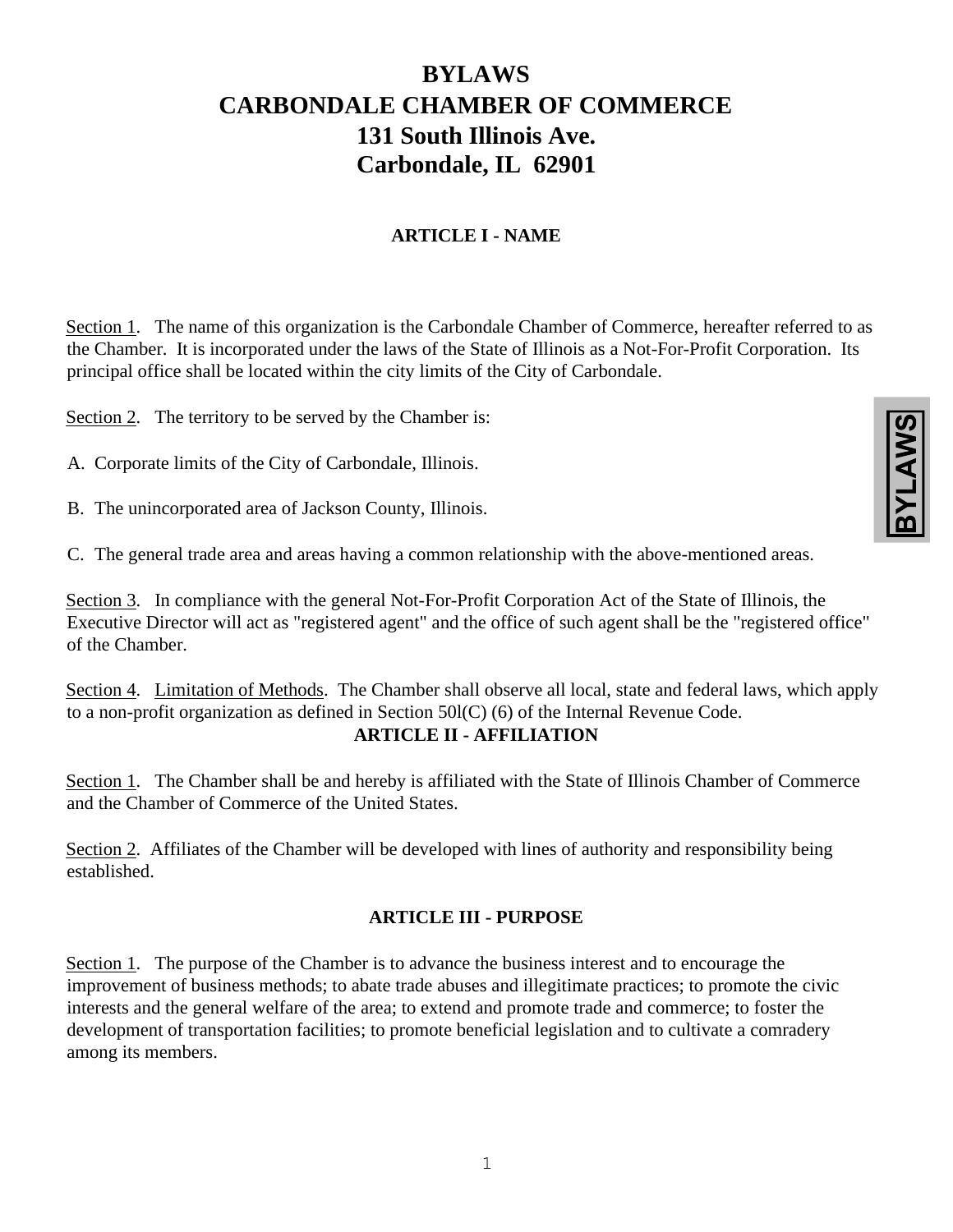#### **ARTICLE IV - MISSION**

Section 1. The mission of the Chamber is to advance the interests of business and make Carbondale a great place to live, work, visit, play, and invest.

#### **ARTICLE V – MEMBERSHIP**

Section 1. Classification of membership in the Chamber shall include:

- A. Regular
- B. Booster
- C. Not-for-Profit

Section 2. Regular membership is available to any business firm, individual, association, corporation, partnership, organization, professional, sole proprietorship, or estate having an interest in the objectives of the Chamber and paying the prescribed dues as determined by the Board of Directors with acceptance by a majority of the Board. Regular memberships of the Chamber shall be entitled to one (1) vote per membership. Regular membership may be offered at a discounted rate to subsidiaries of members and to additional entities under same ownership. The dues structure for these secondary memberships shall be set by the Board of Directors.

Section 3. Booster membership is available to any individual interested in the objectives of the Chamber even if that individual is not engaged in private business enterprise in the Chamber area. Booster membership is for individuals, not businesses or organizations and may not be used for the promotion of such. Boosters pay the prescribed dues as determined by the Board of Directors.

Section 4. Not-for-Profit membership is available to any charitable organization, association, club, spiritual organization or other group provided that the organization is organized as a not-for-profit corporation under the laws of the State of Illinois and granted status as a non-profit entity for tax purposes with the Internal Revenue Service. Boosters pay the prescribed dues as determined by the Board of Directors.

Section 5. Application for membership shall be submitted along with the appropriate dues payment, and shall be regarded as a guarantee on the part of the applicant's their interest, and adherence to the Chamber's Bylaws, rules and regulations.

#### Section 6. Termination of Membership.

A. Membership may be revoked by the Board of Directors for cause, or non-payment of dues within a reasonable time as fixed by the Board of Directors. Such member may have a hearing before the Board of Directors at a specified time and place and after a reasonable notice. A two thirds (2/3) vote of Directors is necessary to revoke a membership.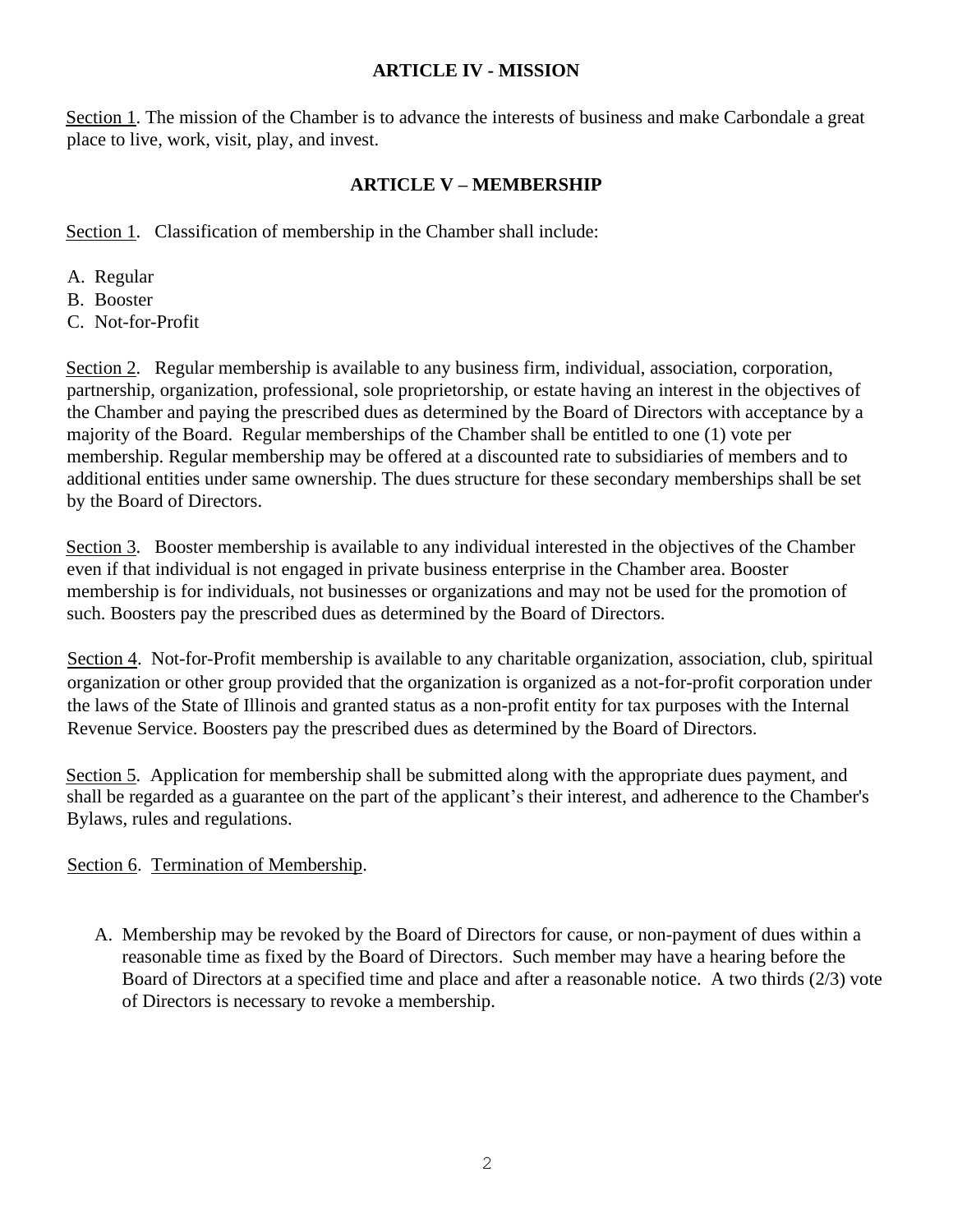#### **ARTICLE VI - REVENUE**

Section l. The revenues of the Chamber shall be derived from membership dues, incidental operations, and other sources.

Section 2. Changes to membership rates, payment methods, and billing schedules shall be recommended by the Finance Committee and adopted by approval of the Board of Directors.

Section 3. Membership dues may be paid monthly, quarterly, semi-annually, or annually in advance or on the first day of the member's anniversary month.

Section 4. The fiscal year runs from January 1 through December 3l.

# **ARTICLE VII - PRIVILEGES**

Section l. Any member of the Chamber may designate a representative to any committee subject to the approval of the Board of Directors.

Section 2. Any member in good standing is entitled to one vote in any Board of Directors election, referendum, or general membership meeting.

Section 3. Members are entitled to all publications of the Chamber, and the right of participation in all promotions and activities.

# **ARTICLE VIII - MEMBERSHIP MEETINGS**

Section l. The Annual Meeting of the membership shall be held during the month of January or February. The Board of Directors shall determine the date and location.

Section 2. Other general membership meetings may be set by the Board of Directors to advance the interests of the Chamber.

Section 3. Special membership meetings must be called by the Board of Directors upon petition signed by not less than ten percent (10%) of the members.

Section 4. Notice of all membership meetings is to be sent to each member at least five (5) days in advance of the meeting.

Section 5. Five percent (5%) of the total voting membership shall constitute a legal quorum.

# **ARTICLE IX - BOARD OF DIRECTORS**

Section 1. The government of the Chamber, the direction of its works, and the control of its property shall be vested in a Board of Directors, which may adopt rules for conducting the business of the Chamber.

Section 2. Membership on the Board of Directors shall be determined in the following manner: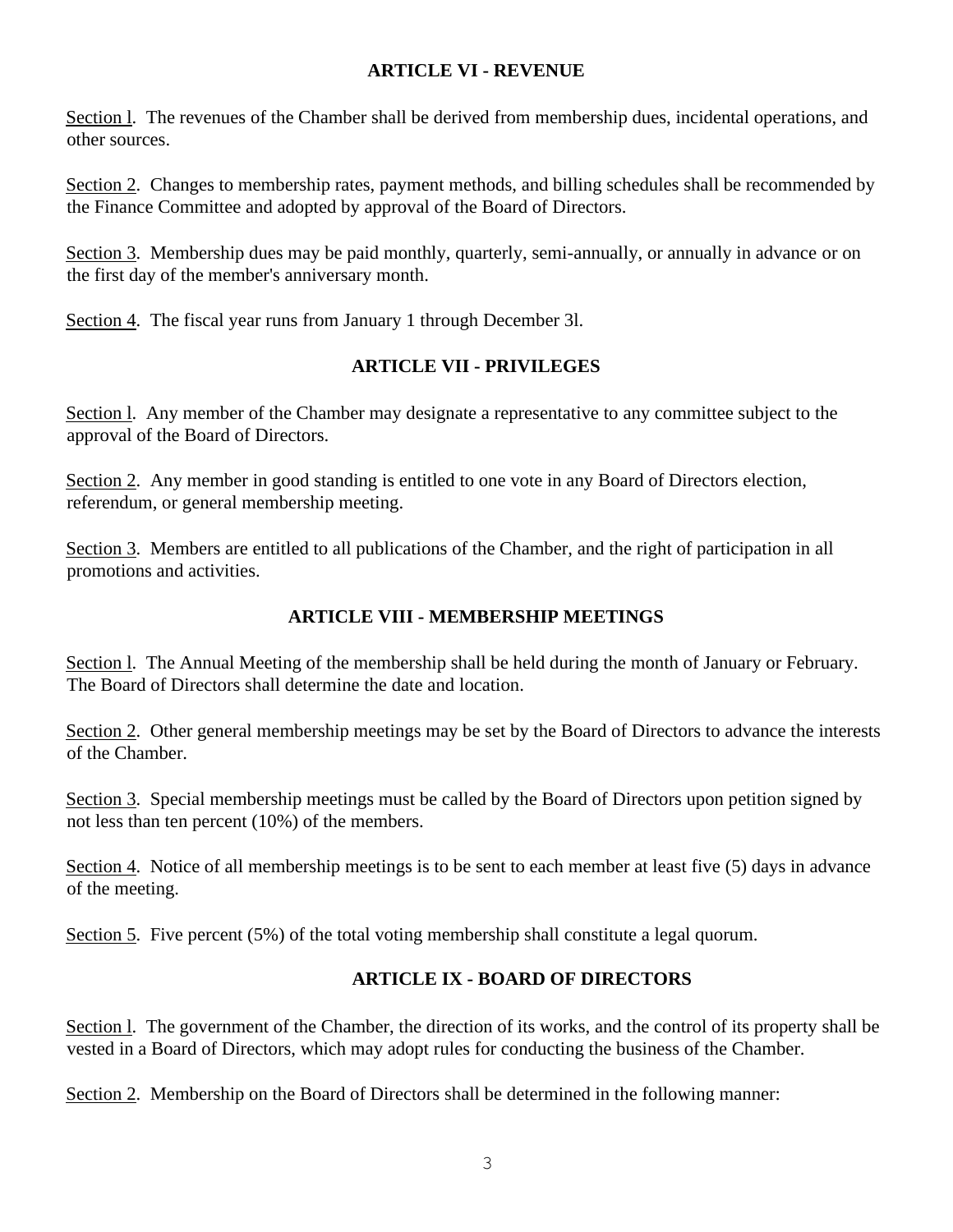A. The Board will be composed of twelve (12) elected members, who shall be elected by the general membership for a term of three (3) years. There will also be four appointed board members: one will be a representative employed by Southern Illinois University Carbondale, appointed by the Chancellor; one will be a representative employed by the City of Carbondale, appointed by the Mayor, one will be a representative of Carbondale Community High School, appointed by the Superintendent, and one will be an appointed representative of Southern Illinois Healthcare. All elected and appointed members will have voting privileges. An individual may, if nominated and elected, serve a second three-year term. Directors, other than the President Elect, President and Past-President, may serve no more than two full consecutive terms. Directors other than the President, President Elect and Past-President who have completed their second full term cannot stand for reelection and may qualify for reelection after a hiatus of one year. The Past-President's term shall extend until his or her term on the Executive Committee is completed or until the end of the Past-President's normal term, whichever is longer, to allow the Past-President to serve on the Executive Committee. No member may hold more than one (l) seat on the Board of Directors.

B. The immediate Past-President, by virtue of his/her office, shall automatically be a member of the Board of Directors, for a term of one year after his/ her President's term expires or until the end of the Past-President's normal term, whichever is longer.

C. In the event that a Board member is elected as an officer of the Chamber Board during his/her first term, he or she shall serve a second three-year term on the Board in order to fulfill their obligations as an officer, and will not be required to run for reelection. This second term shall run subsequent to the first.

D. The President, with the approval of the Board of Directors, may appoint non-voting, exofficio members to the Board as deemed appropriate.

E. In such event that there is a tied vote on any matter before the Board, the tie shall be resolved through debate and discussion until a majority vote is achieved.

Section 3. An elected Board member shall be elected by the general membership based on the number of votes cast in accordance with Article X

Section 4. January 1 of each year following the election for membership on the Board of Directors shall be designated as the commencement of a term of office.

Section 5. The terms of membership on the Board of Directors shall be staggered so that not more than five (5) seats on the Board expire in any given year. In cases when the terms of more than five (5) seats are due to expire simultaneously, the terms of one or more individual members of the Board of Directors may be lengthened one or two years. The selection of whose term or terms are to be extended shall be determined by lot from a pool of willing members of the Board. No individual member of the Board of Directors shall have his or her term extended more than once. Extension of a single term shall not impact any Director's ability to run for reelection as outlined in Section 2.

Section 6. The Board of Directors shall meet not less than once every other month, at such regular time and place as they determined.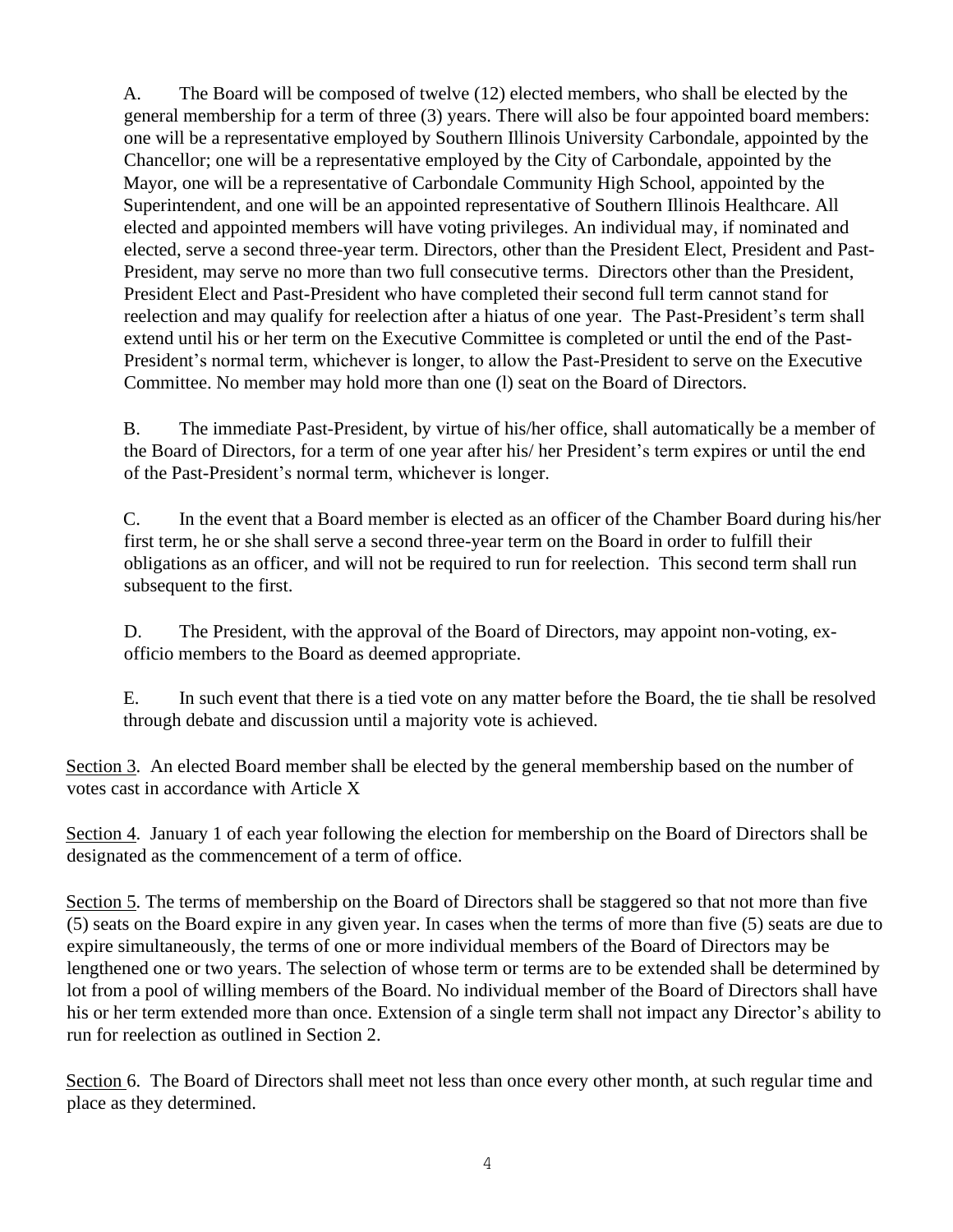Section 7. The Board of Directors shall, at the Annual Meeting, submit a report of the work and finances of the Chamber.

Section 8. A member may not have more than one individual on the Board of Directors at the same time. No more than three (3) Booster members may serve on the Board of Directors at the same time. Not-for-profit members shall make up no more than one-third of the Board of Directors at any given time. Secondary (affiliate or subsidiary) members as outlined in Article V, Section 2 may serve on the board simultaneously with the parent or affiliated member, with a limit of two seats on the board from the same parent organization.

Section 9. Any elected board seat that becomes vacant before the end of the director's term shall be filled by the President with the consent of the Board of Directors. The appointed replacement Director will serve out the remaining term of the Board seat. Once the term has ended, the Director may run for election and, if elected, may serve two full terms pursuant to Section 2A above.

Section 10. Absence from three (3) consecutive regular Board of Directors meetings by an elected member without a valid excuse, so recorded by the Board of Directors, shall be construed as a resignation.

Section 11. A simple majority of the members of the Board of Directors shall constitute a quorum.

Section 12. Special Board of Directors meetings may be called by the President, or by written request of four (4) or more members of the Board of Directors. Written notice of such meetings shall be given at least twenty-four (24) hours in advance and shall include a brief statement as to its purpose.

Section 13. Indemnification. The Chamber shall, by resolution of the Board of Directors, provide for indemnification by the Chamber of any and all of its Directors or former Directors against expenses actually and necessarily incurred by them in connection with the defense of any action, suit, or proceeding, in which they or any of them are made parties, or a party, by reason of having been Directors of the Chamber, except in relation to matters as to which such Directors shall be adjudged in such action, suit or proceeding to be liable for willful disregard or malicious misconduct in the performance of duty.

# **ARTICLE X - NOMINATIONS AND ELECTIONS**

Section 1. A Nominating Committee of five (5) members shall be appointed by the President, with the approval of the Board of Directors, at the Board of Directors meeting no later than October.

Section 2. It shall be the duty of the Nominating Committee to nominate from the voting membership candidates to be voted on to fill open positions on the Board of Directors.

Section 3. The Nominating Committee shall file, no later than November 15, with the Executive Director, the list of nominees, confirming the fact that personal contact with the nominees has been made and that they are willing to accept directorship responsibility. Two candidates shall be nominated for each open position on the Board.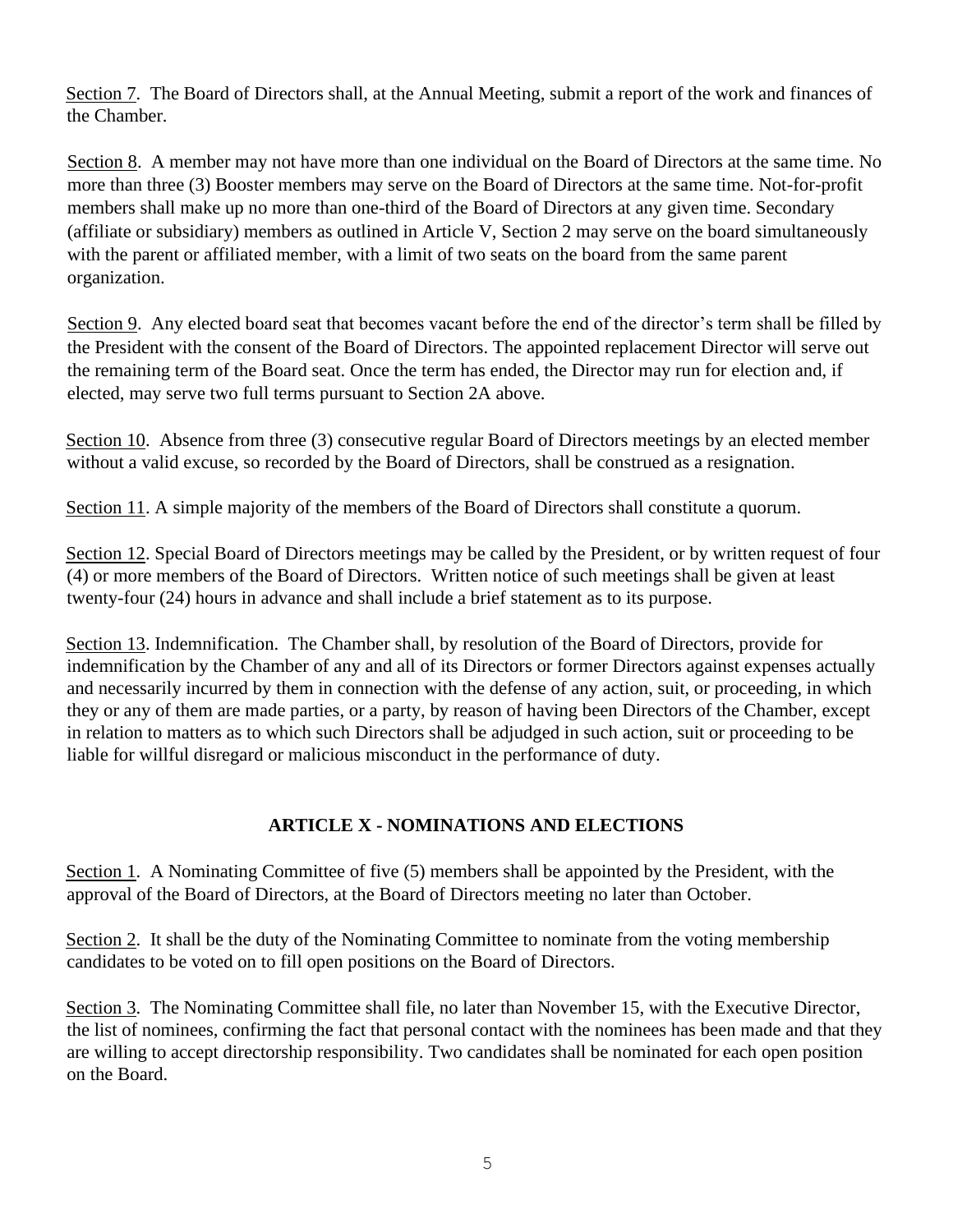Section 4. After receipt of the nominees from the Nominating Committee, the ballots shall be distributed to the general membership. Ballots shall list the nominees alphabetically. Write-in votes will be accepted.

Section 5. The election of directors shall be completed by December 15 of each year.

#### **ARTICLE XI - OFFICERS**

Section 1. At the December Board meeting of each year, the Board of Directors shall meet and elect a President, a President Elect, and a Treasurer in those years in which such positions are open. Vacancies may be filled or new offices created and filled at any meeting of the Board of Directors. Each officer shall hold office until his/her successor has been duly elected and shall have been qualified or until his/ her death or until he/ she shall resign, or has been removed in the manner hereinafter provided. All officers shall serve for a one (1) year term.

Section 2. Any officer elected or appointed by the Board of Directors may be removed by a three fourth (3/4) vote of the Board of Directors whenever in its judgment the best interests of the Chamber would be served.

Section 3. The President shall be the presiding officer at all membership and Board of Directors meetings of the Chamber. Subject to the direction of the Board, the President shall see that the resolutions and directives of the Board are carried into effect by the Executive Director except in those instances in which that responsibility is assigned directly to the Executive Director; and, in general, the President shall discharge all duties incident to the office of the President and such other duties as may be prescribed by the Board. Except in those instances in which the authority to execute is expressly delegated to another officer or agent of the Chamber or a different mode of execution is expressly prescribed by the Board of Directors or these Bylaws, he/she may execute for the Chamber any contracts, deeds, bonds, or other instruments which the Board of Directors has authorized to be executed, and he/ she may accomplish such execution either under or without the seal of the Chamber, either individually or with the Secretary, or any other officer thereunto authorized by the Board of Directors, according to the requirement of the form of the instrument.

Section 4. The President Elect shall assist the President in the discharge of his or her duties as from time to time may be assigned to him or her by the President or Board of Directors. In the absence of the President or in the event of his or her inability or refusal to act, the President Elect shall perform the duties of the President and, when so acting, shall have all the powers of and be subject to all the restrictions upon the President.

Section 5. (Treasurer) The Treasurer shall be the principal accounting and fiscal officer of the Chamber. The Treasurer shall (a) lead the Finance Committee; (b) prepare the annual budget; (c) be co-signer of authorized checks; (d) shall make, or cause to be made, monthly financial reports to the Board of Directors; (e) ensure the accurate accounting of funds; (f) review and acknowledge acceptance of all payments and deposits; and (g) perform all the duties incident to the office of Treasurer and such other duties as from time to time may be assigned to him /her by the Chairman or by the Board of Directors. The Treasurer may, at the discretion of the Board, be bonded. The cost of such bond is to be reimbursed by the Chamber.

Section 6. (Secretary) The duties of Secretary of the Board of Directors shall be conducted by the Executive Director or designated member of the Chamber staff as appointed by the Board. The Secretary shall not have a vote on the Board of Directors. The Secretary shall (a) record the minutes of the meetings of the Board of Directors (b) see that all notices are duly given in accordance with the provisions of these Bylaws or as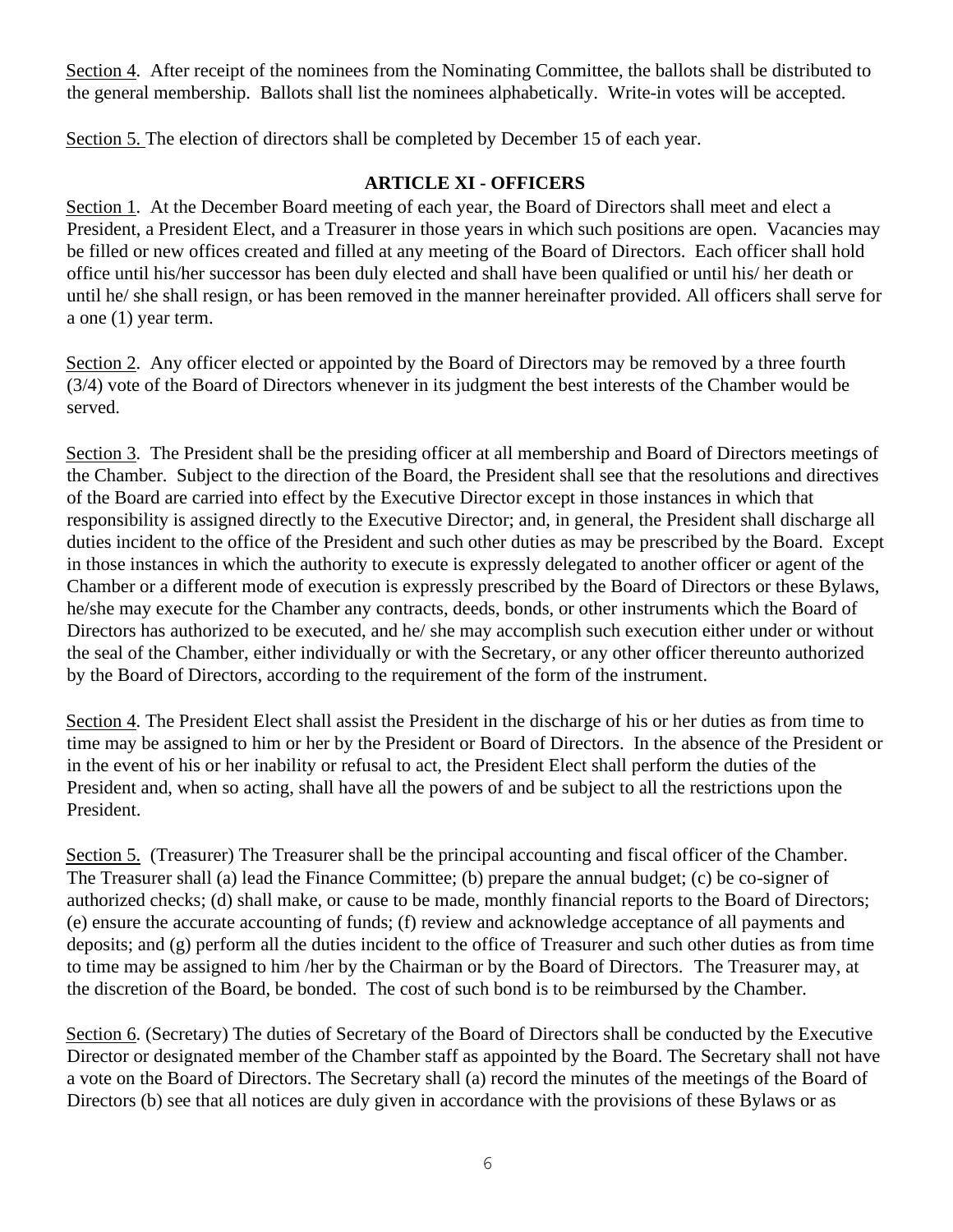required by the law; (c) keep a register of the contact information of each member which shall be furnished to the Secretary by such member; and (d) perform all duties incident to the office of the Secretary and such other duties as from time to time may be assigned to him/ her by the President or by the Board of Directors. The Secretary is a non-voting, non-elected officer.

# **ARTICLE XII - EXECUTIVE DIRECTOR**

Section 1. The Executive Director of the Corporation (who shall not be a voting member of the Board of Directors) shall be responsible for the day-to-day operation of the affairs of the Chamber. The Executive Director shall attend Board meetings and act as the chief staff officer for the Chamber. The Executive Director shall also carry out duties as are assigned by the Board of Directors. It shall be the duty of the Executive Director to (a) conduct official correspondence; (b) preserve all documents, books, and communications; (c) keep books of accounts; (d) submit, or cause to be submitted, all reports, filings, and/or payments as required by law; (e) be co-signer of all authorized checks; and (f) maintain accurate record of proceedings of the Chamber, Board of Directors, and all committees. The Executive Director shall be bonded if designated by the Board of Directors and the Chamber shall pay said bonding fee or fees. The Executive Director shall be subject to the policies and procedures as set forth by the Board of Directors. Other duties may be assigned by the Board of Directors.

Section 2. Compensation of the Executive Director shall be determined by the Board of Directors and reviewed annually.

Section 3. By a two-thirds (2/3) majority vote of the Board of Directors, they may hire or dismiss the Executive Director. Upon resignation or termination, the Executive Director shall deliver to the President of the Board of Directors all books, papers, and property of the Chamber.

# **ARTICLE XIII - EXECUTIVE COMMITTEE**

Section 1. The Executive Committee shall consist of the Past President, President, President Elect, Treasurer, Executive Director (non-voting) and a member at-large selected from the Board of Directors by the President with the advice and consent of the Board of Directors. The President shall serve as Chair of the Executive Committee.

Section 2. The Executive Committee shall, in the interim period between Board meetings, have charge of the routine business of the Chamber.

Section 3. The Executive Committee may refer matters to a committee or to the Board of Directors.

Section 4. A majority of the Executive Committee shall constitute a quorum.

Section 5. Annually, the Executive Committee shall make an appraisal of the Executive Director's performance in keeping with the job description in the employee manual and official duties as stated in the Bylaws, and report to the Board of Directors.

Section 6. A financial audit shall be required if (a) annual revenues of the Chamber exceed \$300,000; (b) a financial audit is required to receive grant funds; or (c) any other circumstance where the Board of Directors would require a financial audit to ensure the integrity of Chamber accounts. When required, the Executive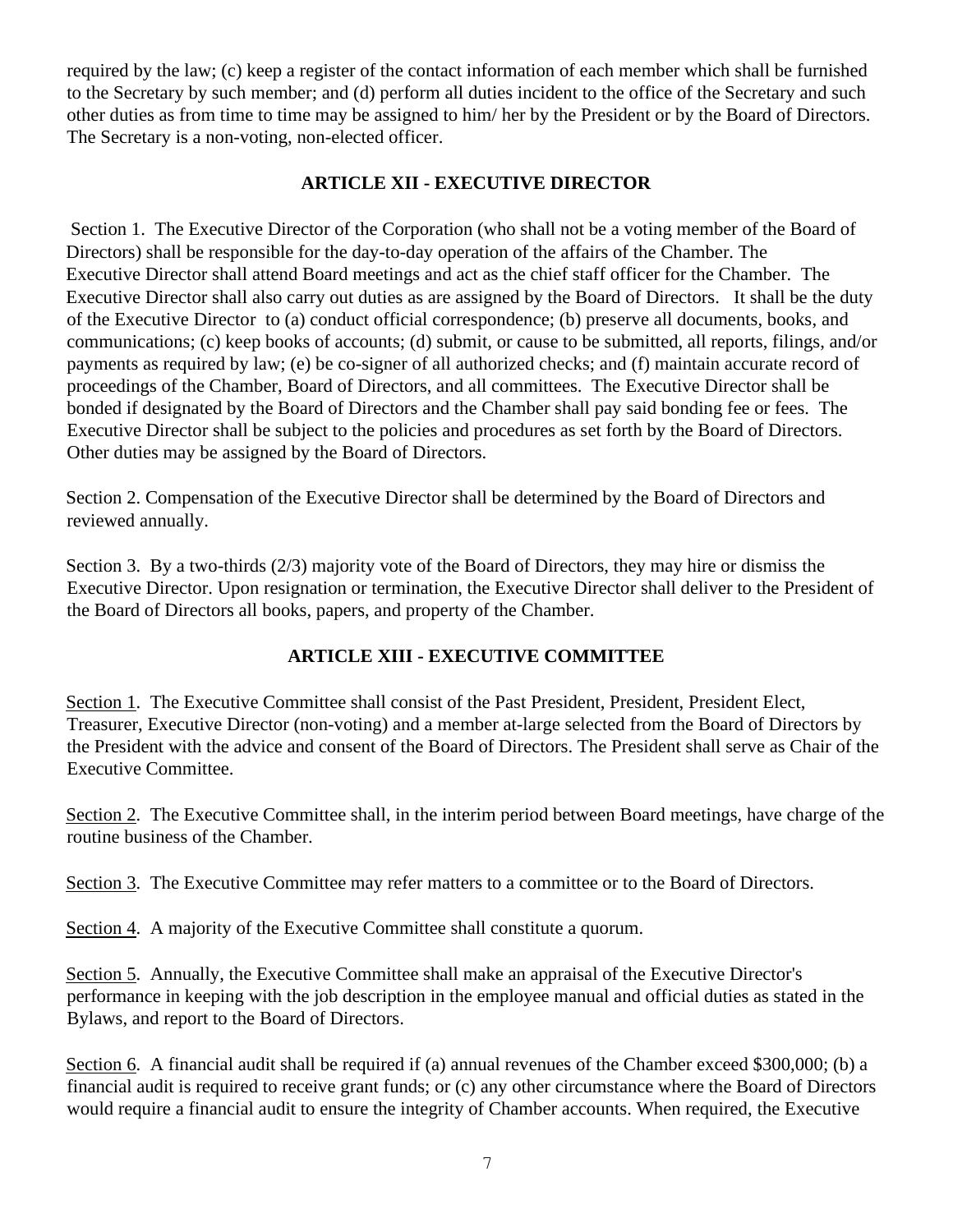Committee shall cause to be made an audit or review of all books and accounts, and such audit or review shall be presented to the Board of Directors. A qualified auditor shall conduct such audit or review. The audit/review shall at all times be available to members of the organization within the offices of the Chamber.

Section 7. Bonding. The Executive Director, and such other officers and staff as the Board of Directors designate, may be bonded by a sufficient fidelity bond in the amount set by the Board and paid for by the Chamber.

Section 8. Meetings of the Executive Committee shall meet prior to regular Board meeting. In addition, the President may call meetings. Meetings may also be called by any two (2) members of the committee whose request must be in writing, to the Executive Director.

Section 9. The Executive Committee may perform the duties of any non-functioning committee.

# **ARTICLE XIV - COMMITTEES**

Section 1. The President shall monitor all committees and appoint all chairs, subject to the confirmation by the Board of Directors. Board Members shall be required to serve on one standing committee. The Board member shall then attend the regular monthly Board meeting to report on committee activities or designate a representative to do so. The Board shall authorize and define the powers and duties of all standing and adhoc committees except those set forth in these Bylaws.

Section 2. It shall be the function of these committees to establish goals and objectives, formulate budgets, make recommendations to the Board of Directors, and to carry out such activities as may be delegated to them by the Board.

Section 3. Any number of members who desire to be associated together as a group for the purpose of promoting more effectively a special industry, business, profession, or activity in which they are interested, may form an ad-hoc committee by submitting a petition to the Board of Directors and gain approval. Such committee, if approved as an ad*-*hoc committee of the Chamber is subject to rules set forth in Article XIII, Section 1.

Section 4. Committees shall adhere to policies set forth by the Board of Directors. Committee members shall approve minutes of committee meetings. Progress reports shall be presented to the Board of Directors.

Section 5. Committees shall incur no expenses unless approved and appropriated by the Board of Directors. However, if the committee has been authorized by the Board to establish a special fund, the committee shall be in full charge of administering this fund.

Section 6. The Bylaws shall be reviewed every two years or as determined by the Board of Directors. The President of the Board of Directors may appoint a Review Committee*.* 

Section 7. The Executive Committee may perform the duties of any non-functioning committee.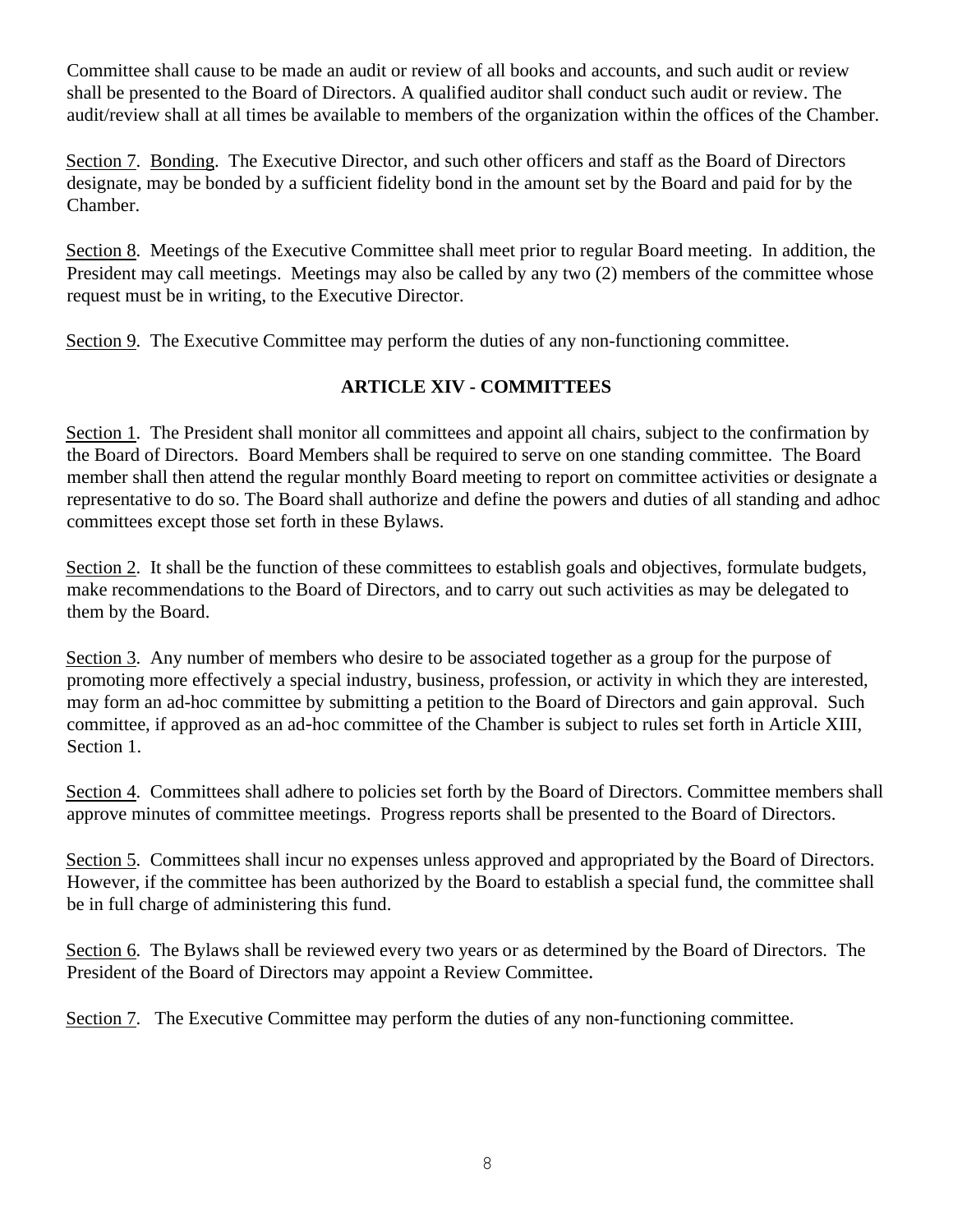#### **ARTICLE XV - DISBURSEMENTS**

Section 1. No obligation or expense shall be incurred and no money shall be appropriated without prior approval of the Board of Directors. Upon approval of the Budget, the Executive Director is authorized to make disbursements on accounts and expenses provided for in the Budget without additional approval of the Board of Directors. If disbursements are by check, two signatures are required. Checks may be signed by Executive Director, Treasurer, President, and President-Elect. No individual may sign a check that is made out to them or to any person or organization closely connected to them. Disbursements by debit card or online payment must be reviewed and approved monthly by the Treasurer or Executive Committee.

#### **ARTICLE XVI - REFERENDA**

Section 1. Upon request in writing by twenty-five (25) members in good standing, or by a majority of the Board of Directors, the Board may, , submit a question to the membership for a referendum vote. When so stated in the written request, action taken thereon by the membership shall be final and shall bind the Board of Directors and the Chamber. Two-thirds (2/3) of the votes cast shall be necessary to determine the question so submitted.

# **ARTICLE XVII - PARLIAMENTARY PROCEDURES AND SEAL**

Section 1. Except as set forth in these Bylaws, the proceedings of the Chamber shall be governed by and conducted according to the latest rules of Robert's Rules of Order, as revised.

Section 2. The Chamber may use a seal of such design as may be adopted by the Board of Directors.

# **ARTICLE XVIII - DISSOLUTION**

Section 1. The Chamber shall use its funds only to accomplish the objects and purposes specified in these Bylaws and no part of said funds shall inure, or be distributed, to the members of the Chamber. On dissolution of the Chamber, any funds remaining shall be distributed to one or more regularly organized and qualified charitable, educational, scientific, or philanthropic organizations to be selected by the Board of Directors.

# **ARTICLE XIX - AMENDMENTS**

Section 1. These Bylaws may be amended or altered by a two-thirds (2/3) vote of the total Board of Directors.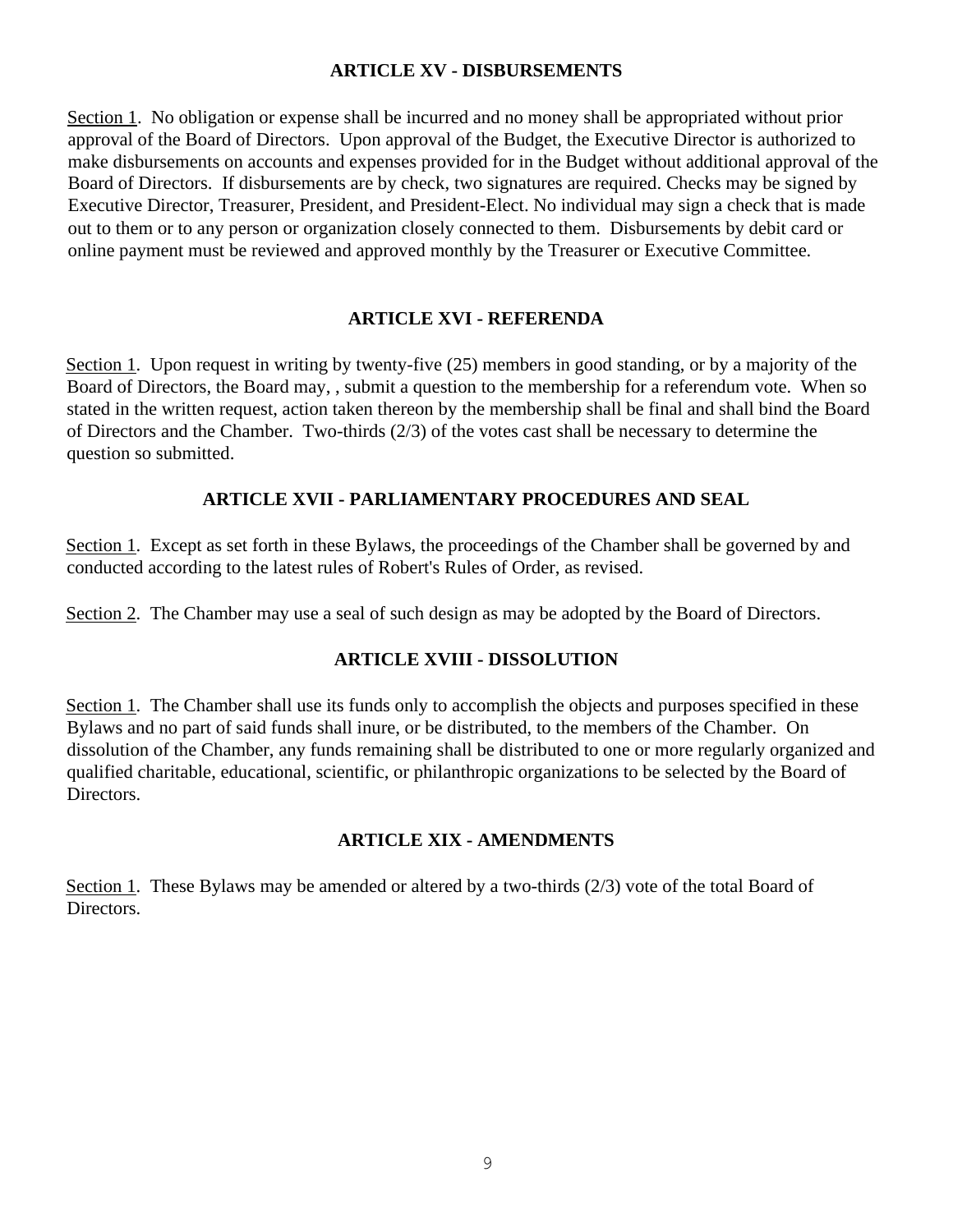#### **Notes of formal approval:**

The Board of Directors at the Regular Board meeting on 5/13/82 adopted the Bylaws on 5/13/82.

The Board of Directors at the Regular Board meeting on 11/13/84 revised the Bylaws on 11/13/84. The revision was mainly for the purpose of accreditation.

The Board of Directors at the Regular Board meeting on 3/10/92 revised the Bylaws on 3/10/92.

The Board of Directors at the Regular Board revised the Bylaws on 1/11/94 Meeting on 1/11/94.

The Board of Directors at the Regular Board meeting on 11/14/95 revised the Bylaws on 11/14/95. (Reduced Board members to 21).

The Bylaws were revised on 11/27/95; Dues conform to the "fiscal year"/Technical (editorial) change only.

The Board of Directors changed the Bylaws on January 14, 1997. (Deletion reference to Secretary in Section 7, Article XI, Section 7.)

The Bylaws were changed on June 12, 1997 by the Board of Directors in regards to monthly financial reporting to the Board.

The Bylaws were revised on October 12, 1997 due to board approval of Strategic Plan and revision of mission statement.

The Bylaws were revised on December 14, 1999 due to recommendations from the Internal Programming Committee and by approval from the Chamber membership in the January/February Special Edition *Communicator*.

The Bylaws were revised on August 14, 2001 due to recommendations from the Internal Programming Committee and by approval from the Chamber Board of Directors at regular Board meeting on 8/14/01.

The Bylaws were revised on October 14, 2003 due to recommendations from the Executive Committee and by approval from the Chamber Board of Directors at regular Board meeting on 10/14/03.

The Bylaws were revised on May 8, 2007, due to recommendations from the Board of Directors and by approval from the Board of Directors at the regular Board meeting on June 12, 2007.

The Bylaws were revised on October 5, 2009 due to recommendations from the Board of Directors and by approval from the Board of Directors at the regular Board meeting on November 18, 2009.

The Bylaws were revised on July 9, 2014 due to recommendations from the Executive Committee and approval by the Board of Directors at the regular Board meeting on that date.